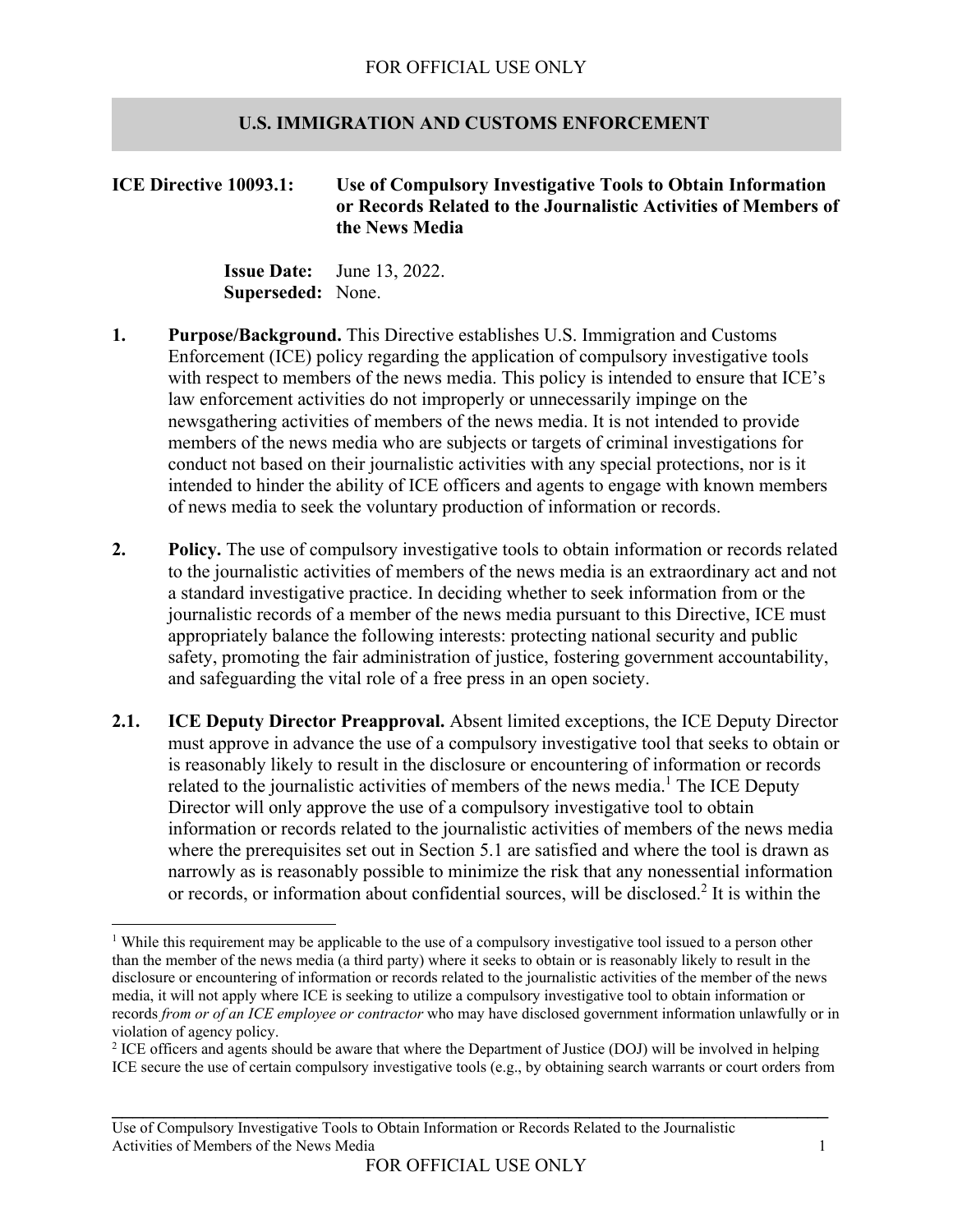ICE Deputy Director's discretion, after careful consideration, to deny any such request in his discretion where legal, policy, operational, or prudential considerations weigh against the use of a compulsory investigative tool in such a case.

- **Confidential Sources.** Absent a clear and articulable risk of death or serious bodily harm  $2.2.$ to an individual, or of significant harm to national security, and only where no reasonable alternative exists. ICE will not utilize a compulsory investigative tool to seek information about the confidential sources of members of the news media.
- Applicable Investigative Tools. This policy applies to the use of any compulsory  $2.3.$ investigative tool, including administrative and judicial subpoenas,<sup>3</sup> or court orders.<sup>4</sup> It also applies to applications for warrants under Federal Rule of Criminal Procedure 41 to search premises or property where such a search is reasonably expected to encounter information or records regarding the journalistic activities of a member of the news media.
- Exceptions. Preapproval from the ICE Deputy Director to utilize a compulsory  $2.4.$ investigative tool to obtain information or records related to the journalistic activities of a member of the news media is not required in the following circumstances:
	- 1) Where ICE reasonably believes that the entity or individual that is a member of the news media is an agent of a foreign power;<sup>5</sup>
	- 2) Where ICE reasonably believes that the entity or individual that is a member of the news media is a member of a foreign terrorist organization, is attempting to or providing material support to a terrorist organization, or is committing or attempting to commit a terrorist act:
	- 3) Where the member of the news media agrees to provide the requested information or records with a subpoena or other form of compulsory process; or
	- 4) When the use of the compulsory investigative tool is necessary to prevent or mitigate the imminent death or serious bodily harm of any person, an act of human trafficking, an act of kidnapping, a violent or sexual offense against a child, an act of terrorism, or

the federal courts), authorization may be also required by specific DOJ officials under DOJ policy. See generally Memorandum from Merrick Garland, Att'y Gen., to the Dep'y Att'y Gen. et al., Use of Compulsory Process to Obtain Information From, or Records of, Members of the News Media (July 19, 2021); 28 C.F.R. § 50.10 (2022) (setting out DOJ's policy regarding obtaining information from, or records of, members of the news media, as well as regarding questioning, arresting, or charging members of the news media).

<sup>&</sup>lt;sup>3</sup> This includes customs summonses, 19 U.S.C. § 1509; immigration subpoenas, 8 U.S.C. § 1225(d); controlled substance enforcement subpoenas, 21 U.S.C. § 967; and export enforcement subpoenas, 22 U.S.C. § 2778. It would also include financial summonses, 31 U.S.C. § 5318, though the authority to issue such summonses has not been redelegated by the ICE Director.

<sup>&</sup>lt;sup>4</sup> This includes but is not necessarily limited to court orders to be issued to third parties pursuant to 18 U.S.C. §§ 2703 or 3123 for the communications or business records of members of the news media.

<sup>&</sup>lt;sup>5</sup> See, e.g., 50 U.S.C. § 1801 (2022).

Use of Compulsory Investigative Tools to Obtain Information or Records Related to the Journalistic Activities of Members of the News Media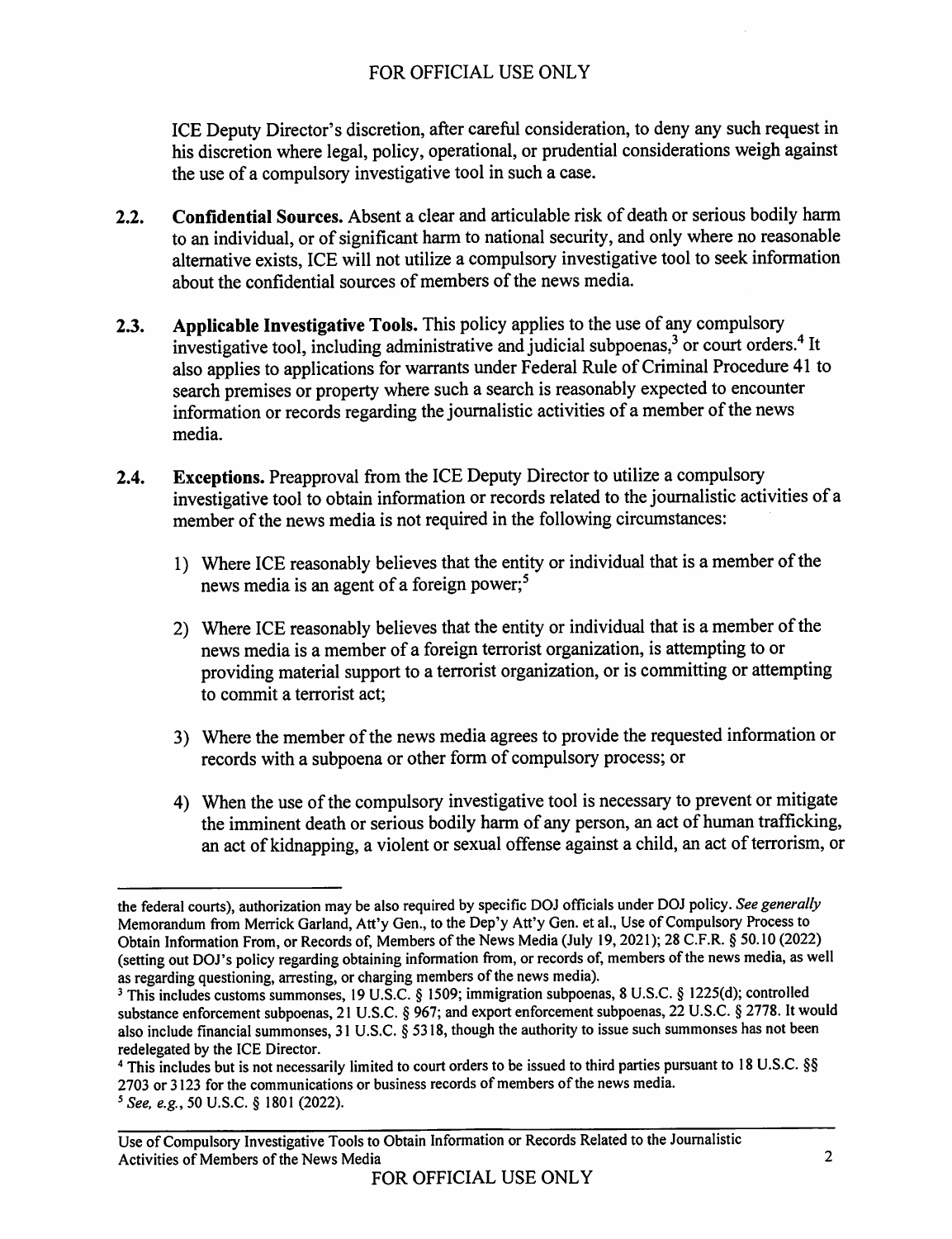any act that is reasonably likely to cause significant and articulable harm to national security, and obtaining preapproval from the ICE Deputy Director is not reasonably possible in light of the exigency.

Where preapproval is not sought from the ICE Deputy Director based on one of the foregoing exceptions, notice of the use of the compulsory investigative tool must be made to the ICE Deputy Director as soon as practicable but no later than within twenty-four hours.

- Arresting a Member of the News Media. Unless exigent circumstances exist, ICE  $2.5.$ Directorates and Program Offices must provide advance notice to the ICE Deputy Director, through their HRO, of the preplanned arrest (civil or criminal) of a member of the news media. Where practicable and when media coverage of the arrest is reasonably anticipated, advance notice of the arrest should also be provided to the Office of Public Affairs (OPA) and the Office of Congressional Relations (OCR).
- Definitions. The following definitions apply for purposes of this Directive only.  $3.$
- Records. Records include the communications and business records of a member of the  $3.1.$ news media.
- $3.2.$ **Business Records.** Business records include work product and other documentary materials, and records of the activities, including the financial transactions, of a member of the news media related to the coverage, investigation, or reporting of news. Business records do not include records unrelated to newsgathering activities, such as those related to the purely commercial, financial, administrative, or technical, operations of a news media entity. Business records do not include records that are created or maintained either by the government or by a contractor on behalf of the government. Where thirdparty records are at issue, business records are limited to those generated or maintained by a third party with which the member of the news media has a contractual relationship, and which could provide information about the newsgathering techniques or sources of a member of the news media.
- Communications Records. Communications records include the contents of electronic  $3.3.$ communications as well as source and destination information associated with communications, such as email transaction logs and local and long-distance telephone connection records, stored or transmitted by a third-party communication service provider with which the member of the news media has a contractual relationship. Communications records do not include information described in 18 U.S.C. §  $2703(c)(2)(A), (B), (D), (E),$  and  $(F)$ .
- Journalistic Activity. Activity involved in the gathering and dissemination of news to  $3.4.$ the public, to include researching, collecting, assessing, creating, editing, and presenting news. Journalistic activity can generally be distinguished from other forms of communication by its purpose—which is ultimately to provide people with new, verified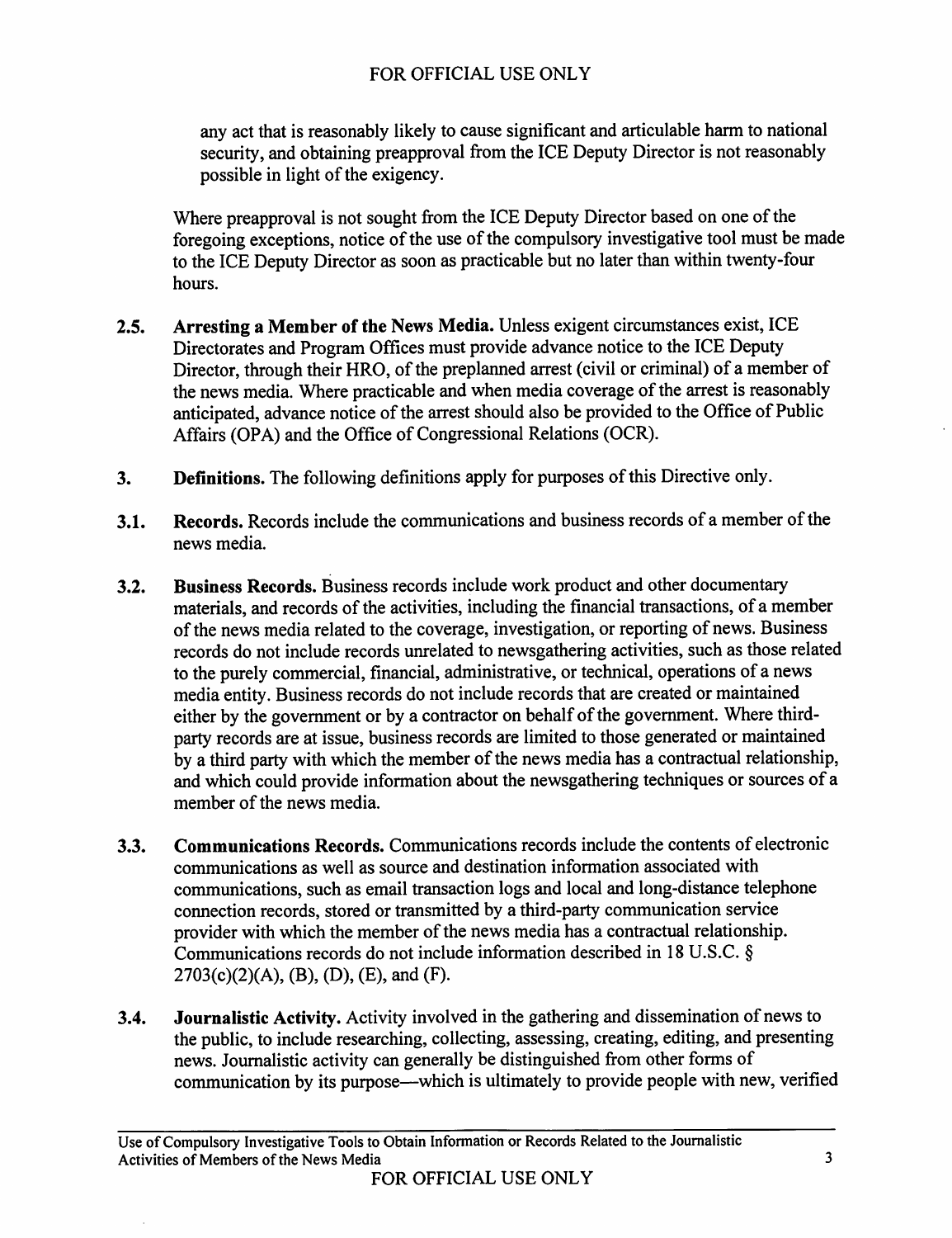information about current events and issues—and adherence to professional standards or practices.<sup>6</sup>

Member of the News Media. Any person or entity engaged in the gathering and  $3.5.$ dissemination of news to the public through journalistic activity.

Whether an individual is a member of the news media is a fact-specific inquiry. No one factor or characteristic is dispositive; rather, all relevant facts and circumstances must be considered to decide, based on the totality of the circumstances, that the individual or entity is engaged in the gathering and dissemination of news to the public through journalistic activity. Factors that may indicate that the individual is a member of the news media include, but are not limited to, the following:

- 1) Whether the individual or entity brings to light new information (as opposed to merely reposting or republishing content created by others and/or providing commentary or analysis of issues that have already been reported);
- 2) Whether the individual or entity regularly engages in investigation and newsgathering and publicly presents information derived from such activities (as opposed to from memory, experience, or expertise);
- 3) Whether the individual or entity carries out its journalistic activities with freedom from outside control or influence (as opposed to engaging in commissioned or directed information gathering and publishing);<sup>7</sup>
- 4) Whether the individual or entity primarily reports facts (as opposed to opinion);
- 5) Whether the individual or entity has independent sources for its reporting;<sup>8</sup>
- 6) Whether the individual or entity is widely identified or recognized as a journalist or reporter (as opposed to as an expert, pundit, commentator, or editorialist);
- 7) Whether the individual possesses a legitimate press credential;
- 8) Whether the individual is employed by or regularly contracts with (i.e., a freelance reporter) a media organization to report on news; and
- 9) The frequency with which the individual disseminates news.

<sup>&</sup>lt;sup>6</sup> Such professional standards and practices are generally based on principles of truthfulness, accuracy, objectivity, impartiality, and public accountability. See generally Journalism Essentials, American Press Institute, https://www.americanpressinstitute.org/journalism-essentials/ (last visited Apr. 1, 2022).

<sup>&</sup>lt;sup>7</sup> See, e.g., Ethics Policy, The Washington Post, https://www.washingtonpost.com/policies-and-standards/ (last visited Apr. 28, 2022) (discussing the newspaper's policy regarding avoiding actual or perceived conflicts of interest).

<sup>&</sup>lt;sup>8</sup> An independent source is a source that has no vested interest in the matter being reported.

Use of Compulsory Investigative Tools to Obtain Information or Records Related to the Journalistic Activities of Members of the News Media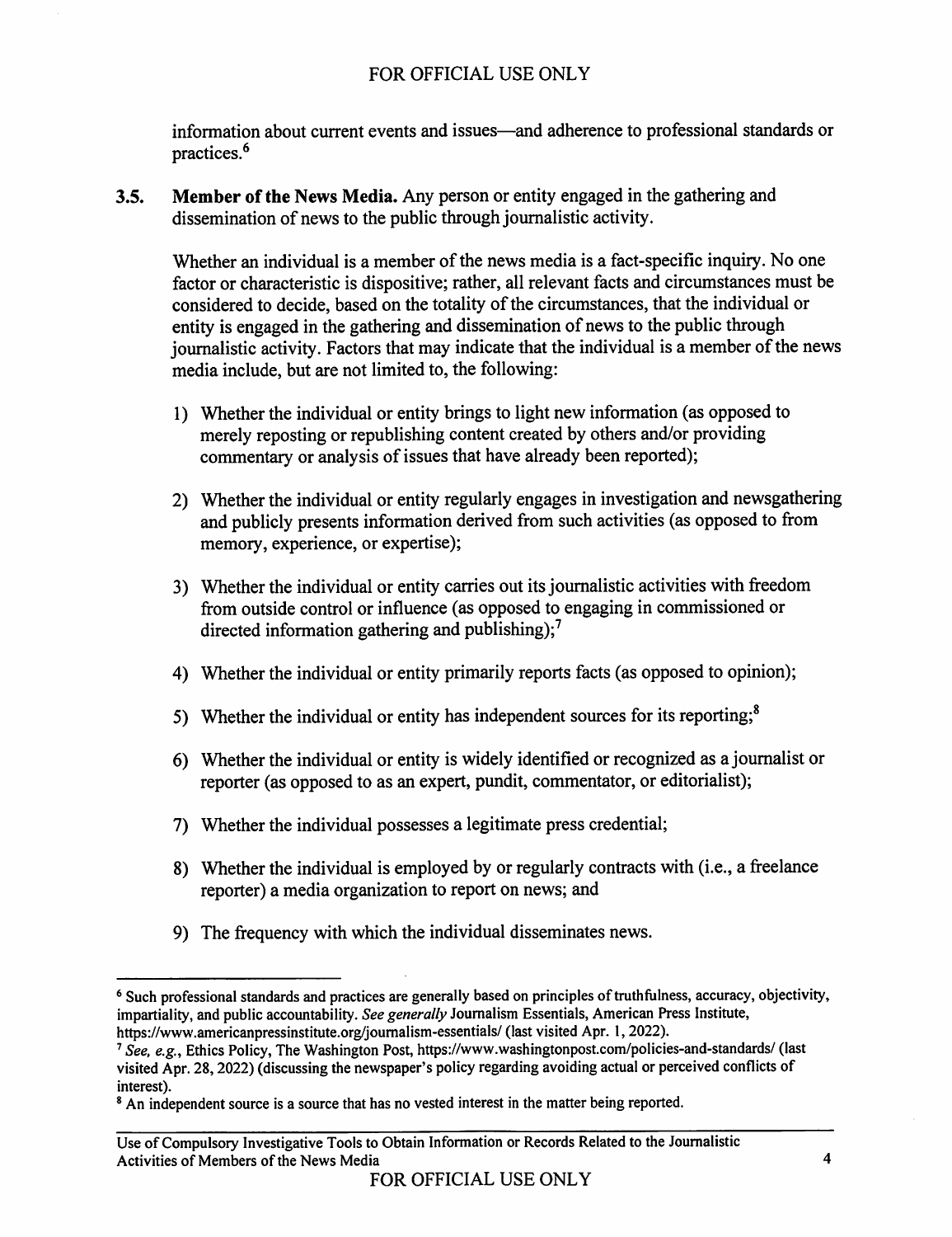- **Headquarters Responsible Officials (HROs).** Executive Associate Directors of  $3.6.$ Enforcement and Removal Operations, Homeland Security Investigations, and Management and Administration; the Principal Legal Advisor;<sup>9</sup> the Associate Director of the Office of Professional Responsibility; and the Assistant Directors, Officers, or equivalent positions who report directly to the Director, Deputy Director, or Chief of Staff.
- $3.7.$ Field Responsible Official (FRO). The highest-ranking official in any ICE field location. This includes Special Agents in Charge, Field Office Directors, ICE Attachés, Chief Counsels, and any other officials who have been designated in writing by the Director.

### $\overline{4}$ . Responsibilities.

- $4.1.$ The ICE Deputy Director is responsible for:
	- 1) Reviewing and approving or disapproving requests by ICE Directorates or Program Offices to utilize a compulsory investigative tool to obtain information or records related to the journalistic activities of members of the news media;
	- 2) In deciding whether to approve or disapprove such a request, ensuring that any prerequisites set out in Section 5.1 of this Directive are met and that the interests set out in Section 2 of this Directive are fairly and objectively weighed before approving or disapproving the use of the compulsory investigative tool; and
	- 3) Ensuring that the approved use of any compulsory investigative tool to obtain information or records related to the journalistic activities of members of the news media is appropriate in scope.
- $4.2.$ **HROs** are responsible for:
	- 1) Ensuring overall compliance with this Directive within their respective Directorate or Program Office;
	- 2) Consulting with the OPLA (and the Office of Regulatory Affairs and Policy (ORAP), where appropriate) prior to seeking preapproval from the ICE Deputy Director to utilize a compulsory investigative tool to obtain information or records related to the journalistic activities of members of the news media or before relying on one of the exceptions to preapproval listed in Section 2.4 of this Directive;

<sup>&</sup>lt;sup>9</sup> This Directive applies to the Office of the Principal Legal Advisor (OPLA) to the extent it is not inconsistent with directives, policies, or formal guidance issued by the General Counsel of the Department of Homeland Security (DHS). DHS Delegation No. 0400.2, Delegation to the General Counsel (Sept. 14, 2004).

Use of Compulsory Investigative Tools to Obtain Information or Records Related to the Journalistic Activities of Members of the News Media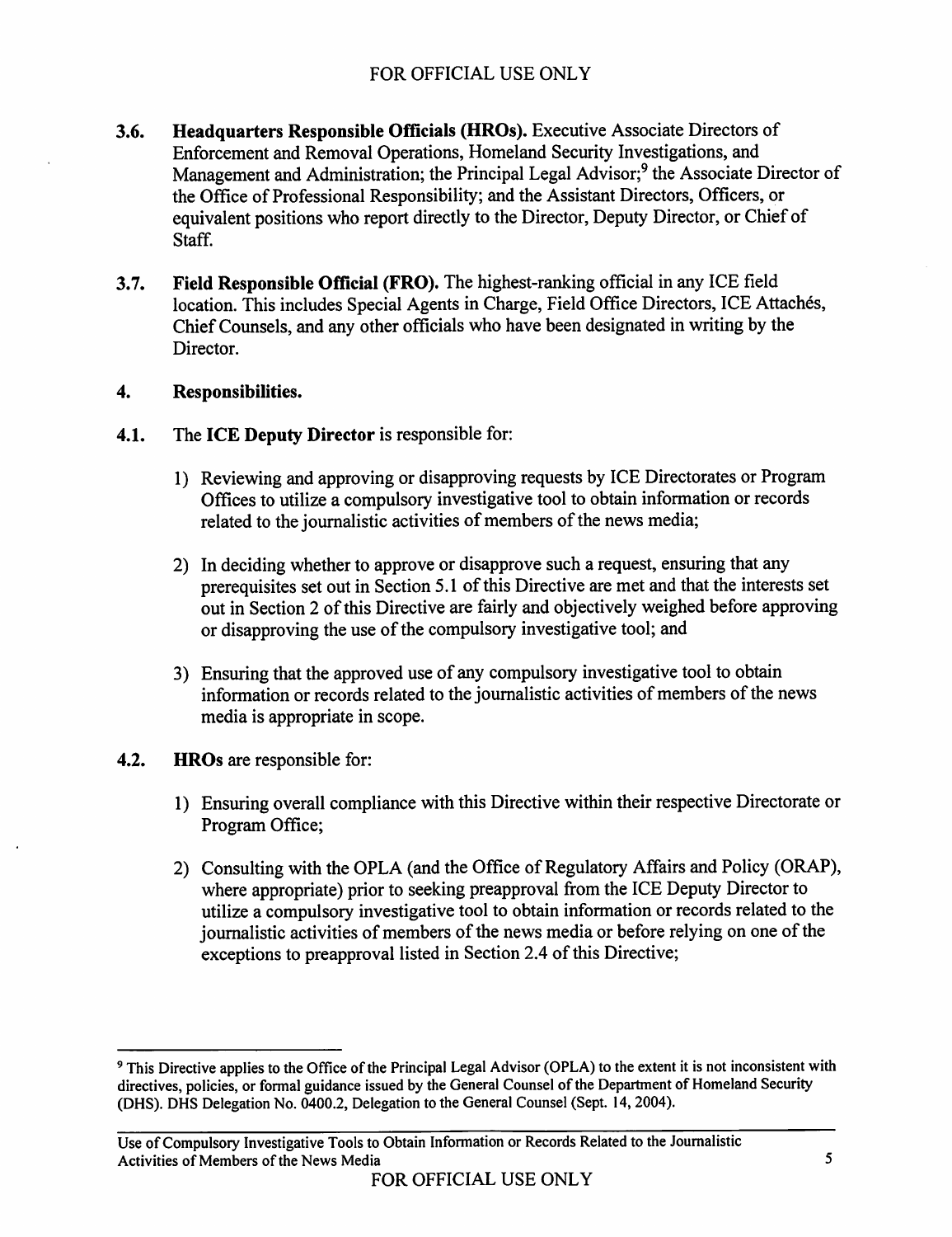- 3) Elevating to the ICE Deputy Director, in writing, requests for authorization to utilize a compulsory investigative tool to obtain information or records related to the journalistic activities of members of the news media;
- 4) Where preapproval is not sought from the ICE Deputy Director based on one of the exceptions listed in Section 2.4 of this Directive, providing notice of the use of the compulsory investigative tool to the ICE Deputy Director as soon as is practicable, but in no event later than twenty-four hours from the time the compulsory investigative tool is served;
- 5) Where use of a compulsory investigative tool is approved by the ICE Deputy Director under this Directive, keeping the ICE Deputy Director reasonably informed regarding the use of the applicable investigative tool (e.g., its issuance, service, compliance by the member of the news media or third party);
- 6) Where a member of the news media fails to comply with an administrative subpoena or similar non-judicial compulsory investigative tool subject to this policy, informing the ICE Deputy Director prior to seeking judicial enforcement:
- 7) Providing notice to the ICE Deputy Director, OPA, and OCR of any preplanned arrest or use of any compulsory investigative tool against or relating to a member of the news media for any purpose; and
- 8) In consultation with OPLA and ORAP, ensuring that the training required by Section 5.5 of this Directive is developed and delivered to all officers and agents within their Directorate or Program Office.
- $4.3.$ FROs are responsible for:
	- 1) Ensuring overall compliance with this Directive within their respective area of responsibility (AOR);
	- 2) Through their HRO, elevating to the ICE Deputy Director, in writing, requests for authorization to utilize a compulsory investigative tool to obtain information or records related to the journalistic activities of members of the news media;
	- 3) Where preapproval is not sought from the ICE Deputy Director based on one of the exceptions listed in Section 2.4 of this Directive, providing notice of the use of the compulsory investigative tool to their HRO as soon as is practicable, but in no event later than twenty-four hours from the time the compulsory investigative tool is served:
	- 4) Where use of a compulsory investigative tool is approved by the ICE Deputy Director under this Directive, keeping their HRO reasonably informed regarding the use of the applicable compulsory investigative tool (e.g., its issuance, service, compliance by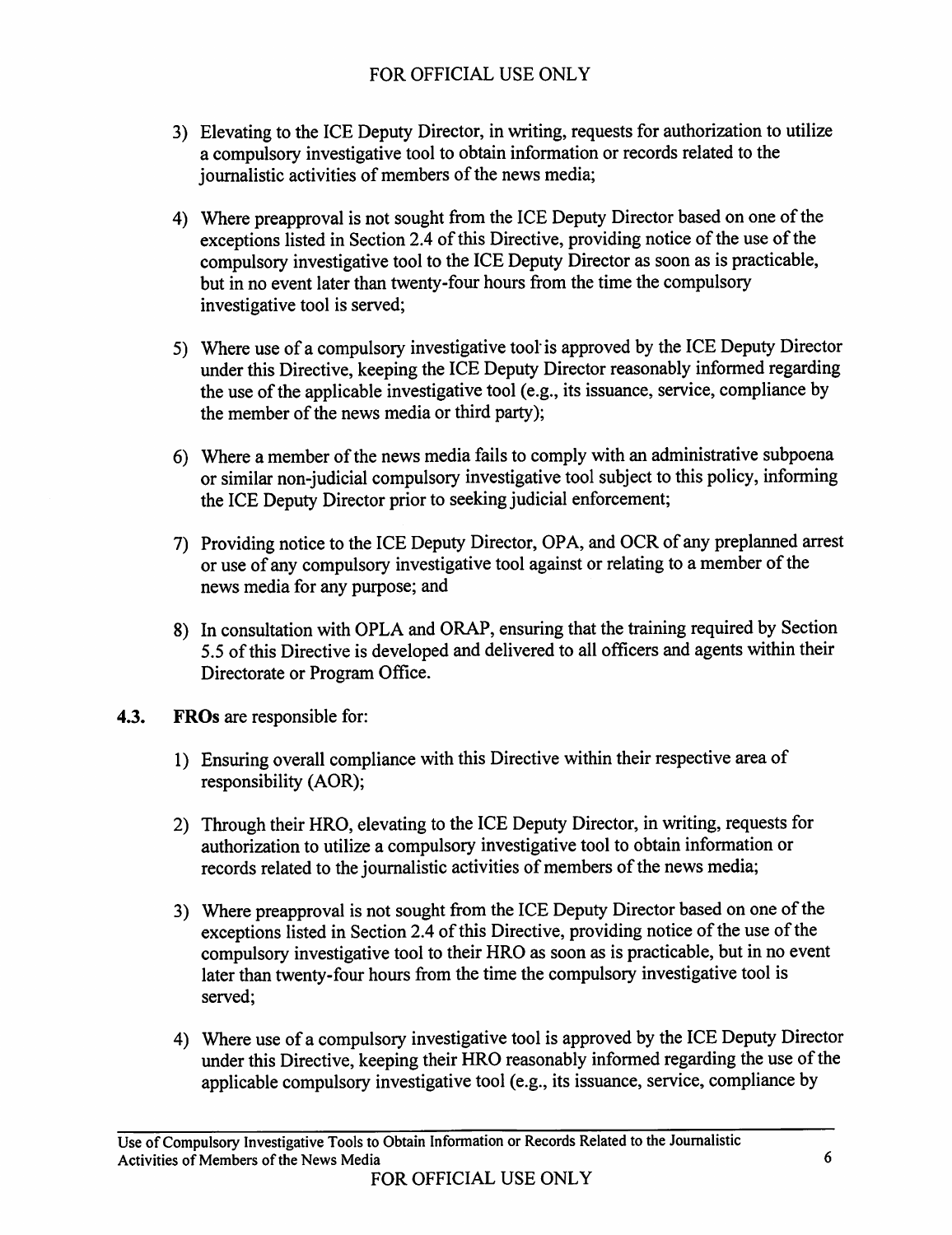the member of the news media or third party);

- 5) Where a member of the news media fails to comply with an administrative subpoena or similar non-judicial compulsory investigative tool subject to this policy, informing their HRO prior to seeking judicial enforcement;
- 6) Providing notice to their HRO of any preplanned arrest or use of any compulsory investigative tool against or relating to a member of the news media for any purpose; and
- 7) Ensuring that the training required by Section 5.5 of this Directive is delivered to all officers or agents within their AOR.

### $4.4.$ **Officers and Agents are responsible for:**

- 1) Complying with all aspects of this Directive; and
- 2) Completing the annual training required by Section 5.5 of this Directive;
- $4.5.$ **ORAP** is responsible for:
	- 1) Resolving all questions regarding the interpretation of this policy, including whether an individual or entity is a member of the news media, as well as whether activity qualifies as journalistic activity; and
	- 2) Reviewing and approving any training created and delivered by Directorates and Program Offices regarding this Directive.

### 5. Procedures/Requirements.

## Preapproval for the Issuance of Compulsory Investigative Tools to Obtain  $5.1.$ Information or Records Regarding Members of the News Media.

- 1) In General. Absent an exception listed in Section 2.4 of this Directive, the ICE Deputy Director must approve in advance the use of a compulsory investigative tool that seeks to obtain or is reasonably likely to result in the disclosure or encountering of information or records related to the journalistic activities of members of the news media.
- 2) Prerequisites to Seeking ICE Deputy Director Preapproval. The use of compulsory investigative tools to obtain information or records related to the journalistic activities of members of the news media is an extraordinary act and not a standard investigative practice. Accordingly, the ICE Deputy Director will only approve the use of a compulsory investigative tool pursuant to this Section where there is a reason to believe that a crime has been committed and the following prerequisites (where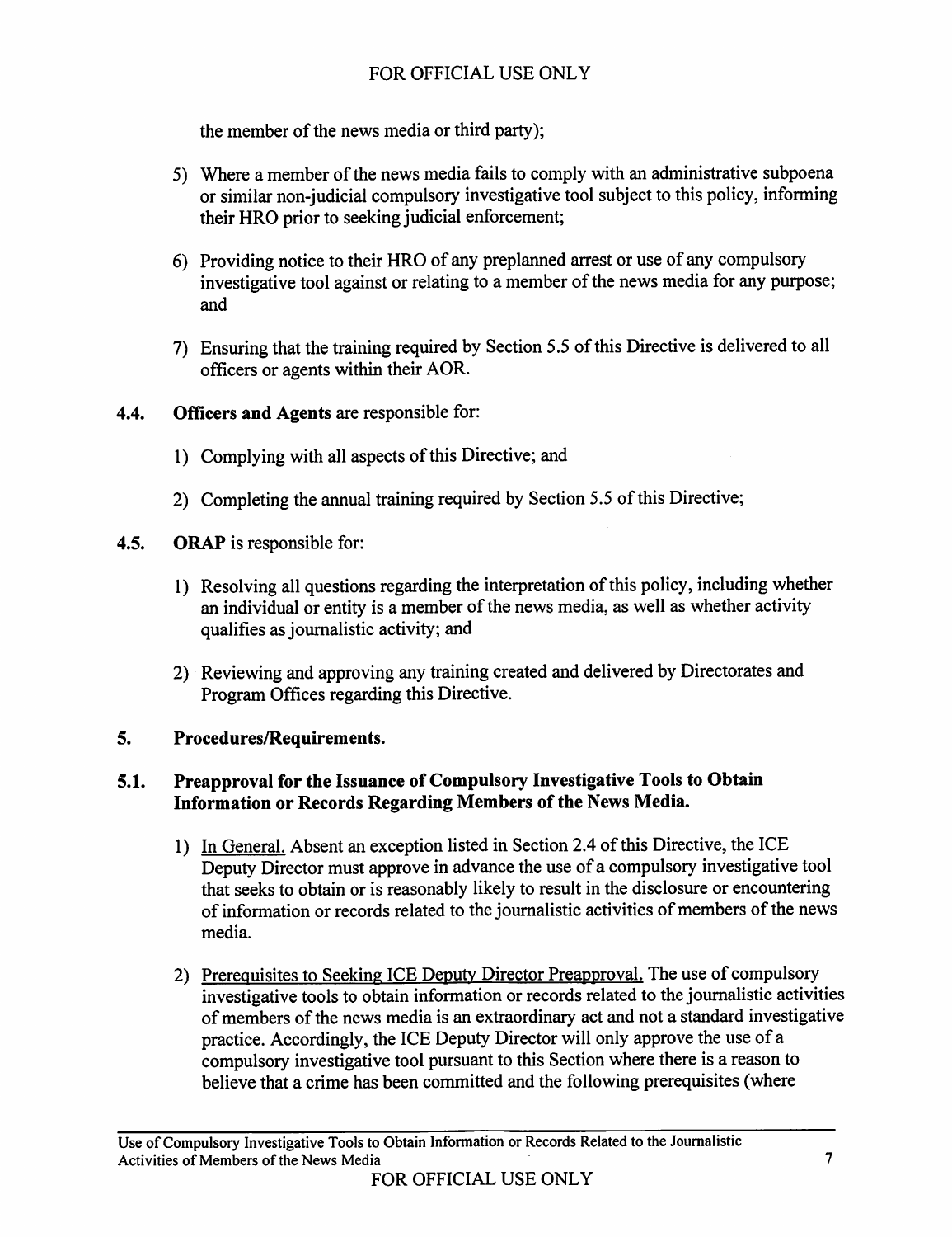applicable) have been met:

- a) That the information or records related to the journalistic activities of the member of the news media are essential to the investigation;
- b) That ICE has first made all reasonable attempts to get the essential information from alternative, non-media sources;
- c) That such essential information or records cannot be obtained through any other means: and
- d) That ICE made reasonable attempts to obtain the information or records voluntarily from the relevant member of the news media, unless compelling reasons exist for not doing so.

## 3) ICE Deputy Director Preapproval.

a) Directorates or Program Offices must request, in writing, the ICE Deputy Director's preapproval to use a compulsory investigative tool to obtain, or that is reasonably likely to result in the disclosure or encountering of, information or records related to the journalistic activities of members of the news media. Directorates or Program Offices should consult with OPLA (and ORAP, where appropriate) prior to seeking preapproval from the ICE Deputy Director pursuant to this Directive.

The written request must be submitted to the ICE Deputy Director by the relevant HRO, and it must contain sufficient facts and details for the ICE Deputy Director to make a determination as to whether the use of the compulsory investigative tool is appropriate in light of the requirements set out in this Directive. At a minimum, the written request must contain the following information:

- $i)$ The nature of the investigation;
- Whether the relevant member of the news media is a target or is tangential to ii) the investigation;
- Specific details about the information or records sought, including their iii) nature, whether they are essential to the investigation, whether the information can be obtained from a non-media source, and any reasonable steps that have been made to attempt to obtain the information through other means;
- The compulsory investigative tool intended to be utilized, and whether the  $iv)$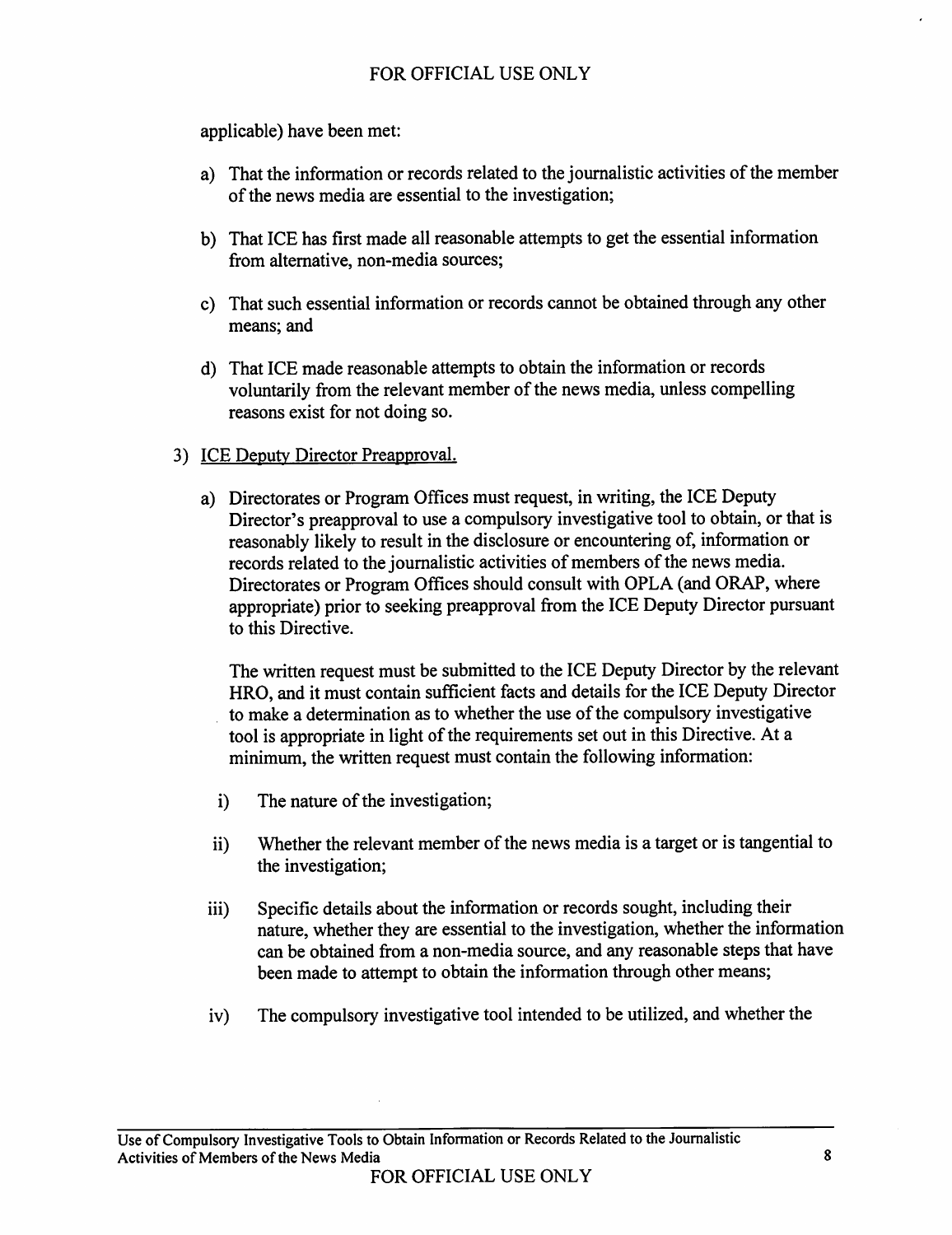approval of the Attorney General will be required;<sup>10</sup>

- Details about any reasonable attempt to obtain the information or records  $\mathbf{v}$ voluntarily from the relevant member of the news media, or the nature of any compelling reasons for not making such an attempt;
- Whether the compulsory investigative tool will be issued to the member of the  $vi)$ news media or to a third party;
- Whether the use of the compulsory investigative tool is likely to result in the vii) disclosure of information about confidential sources; and
- Details regarding how any search will be conducted or how the information or viii) records will be described in any subpoena or court order so as to avoid the disclosure or encounter of nonessential information or records.
- b) The ICE Deputy Director will approve or disapprove all requests in writing. Any approval issued by the ICE Deputy Director must be specific as to the particular compulsory investigative tool(s) authorized and its scope.

The ICE Deputy Director will only approve the use of a compulsory investigative tool to obtain information or records related to the journalistic activities of members of the news media where it is drawn as narrowly as is reasonably possible to minimize the risk that any nonessential information or records, or information about confidential sources, will be disclosed.

4) Exceptions to ICE Deputy Director Preapproval and Required Notice. Where a Directorate or Program Offices does not obtain the preapproval of the ICE Deputy Director to utilize a compulsory investigative tool to obtain information or records related to the journalistic activities of a member of the news media based on an exception set out in Section 2.4 of this Directive, notice of the use of the compulsory investigative tool must be made to the ICE Deputy Director within twenty-four hours of the time of service.

#### $5.2.$ Notice and Reasonable Updates.

1) Notice and an Opportunity to Comply. Where the ICE Deputy Director approves the use of a compulsory investigative tool to obtain information or records related to journalistic activities, the affected member of the news media shall be given advance notice before the compulsory investigative tool is utilized, unless doing so would pose a clear and substantial risk to the investigation, national security, or the life or safety of a person. Additionally, advance notice shall not be required where a court

<sup>&</sup>lt;sup>10</sup> See generally Memorandum from Merrick Garland, Att'y Gen., to the Dep'y Att'y Gen. et al., Use of Compulsory Process to Obtain Information From, or Records of, Members of the News Media (July 19, 2021); 28 C.F.R. § 50.10  $(2022).$ 

Use of Compulsory Investigative Tools to Obtain Information or Records Related to the Journalistic Activities of Members of the News Media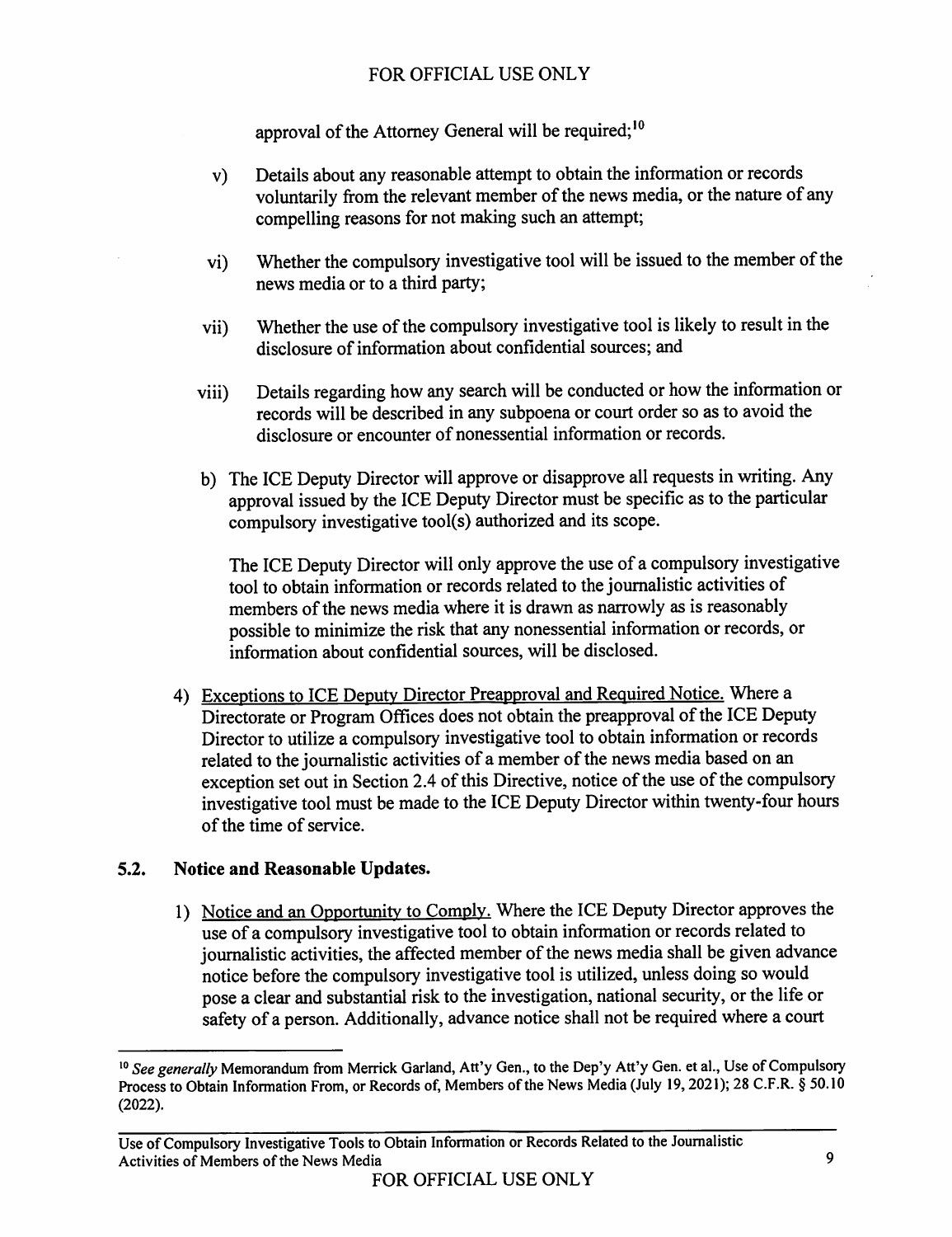order or written certification is obtained pursuant to 18 U.S.C. § 2705(a).

2) Keeping the ICE Deputy Director Reasonably Informed. Where use of a compulsory investigative tool is approved by the ICE Deputy Director under this Directive, HROs are responsible for keeping the ICE Deputy Director reasonably informed regarding the use of the applicable compulsory investigative tool. This includes but is not limited to providing information regarding any advance notice provided of the use of the compulsory investigative tool and any response, service/execution of the investigative tool, compliance (or noncompliance) of the member of the news media or third party.

Advance notice of intent to pursue judicial enforcement of an administrative subpoena through DOJ must also be provided to the ICE Deputy Director, and reasonable updates regarding DOJ's consideration and decision on the matter must also be provided to the ICE Deputy Director.<sup>11</sup>

- 3) Notice to OPA and OCR. Where a compulsory investigative tool will be utilized against a member of the news media under this policy, where practicable and when media coverage or congressional attention is anticipated, advance notice of the use of the compulsory investigative tool must be provided to OPA and/or OCR.
- Safeguarding Information and Records. Any information or records obtained from  $5.3.$ members of the news media or from third parties pursuant to this policy shall be closely held, in accordance with applicable law, so as to prevent disclosure of the information to unauthorized persons or for improper purposes.
- Interpretation. Where there is a reasonable question regarding whether an individual is a  $5.4.$ member of news media or information or records related to journalistic activity are at issue for purposes of this policy, the Directorate or Program Office seeking to issue the compulsory investigative tool must consult with ORAP. ORAP will decide all matters related to the interpretation of this policy.
- Training. In consultation with OPLA and ORAP, Directorates and Program Offices  $5.5.$ employing officers and agents must develop and provide annual training to their officers and agents regarding the requirements of this Directive.
- 6. Recordkeeping. HROs are responsible for ensuring that their Directorate or Program Office maintains records of any written requests for authorization to utilize a compulsory investigative tool that are that are made to the ICE Deputy Director under this policy, as well as any written decision provided by the ICE Deputy Director in response. All documents produced or provided in accordance with this Directive must be maintained in accordance with a National Archives and Records Administration approved retention

<sup>&</sup>lt;sup>11</sup> See generally Memorandum from Merrick Garland, Att'y Gen., to the Dep'y Att'y Gen. et al., Use of Compulsory Process to Obtain Information From, or Records of, Members of the News Media (July 19, 2021); 28 C.F.R. § 50.10  $(2022).$ 

Use of Compulsory Investigative Tools to Obtain Information or Records Related to the Journalistic Activities of Members of the News Media